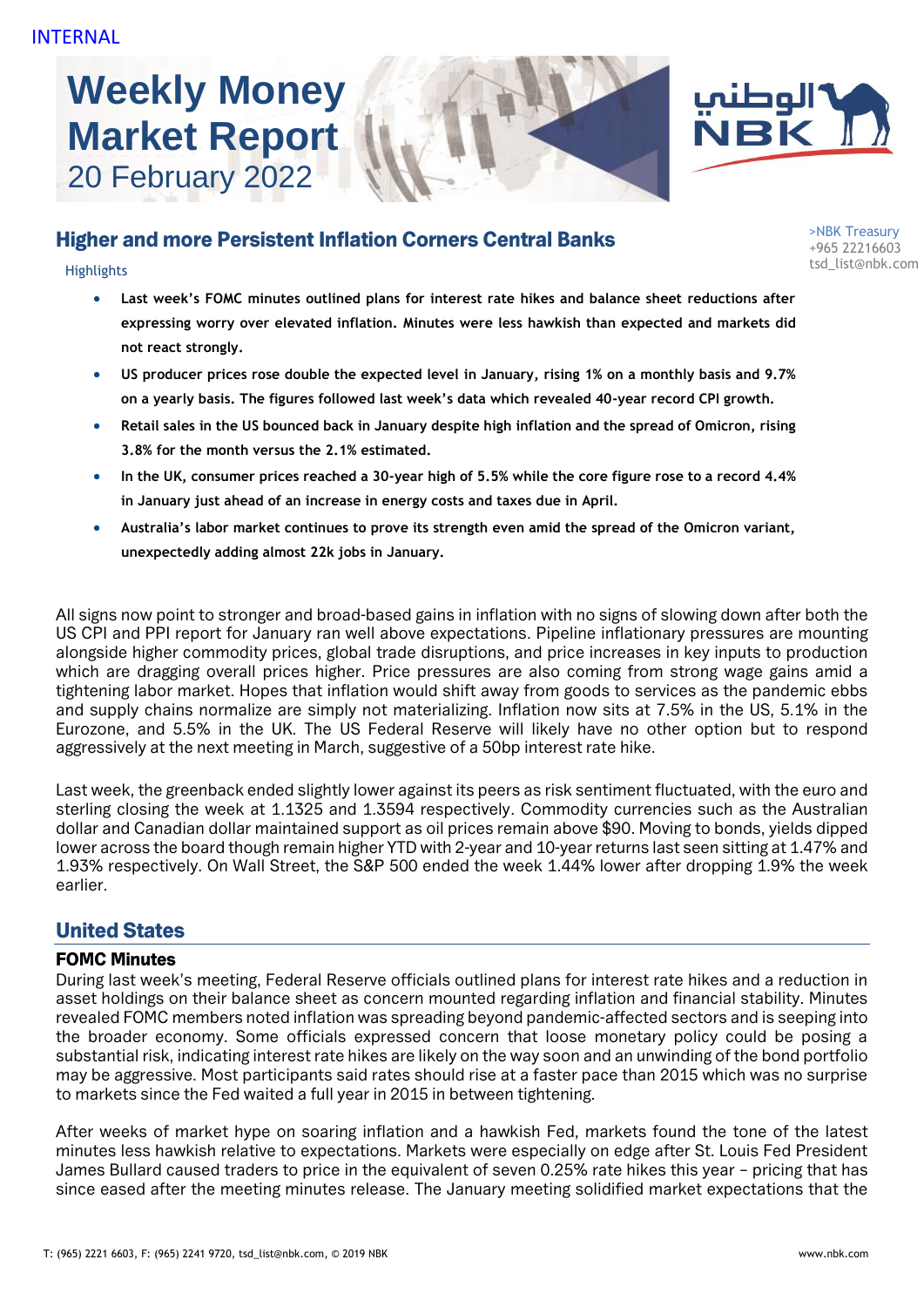

Fed was on track to raise interest rates in March, speculation now is on how quickly and by how much. PPI & retail sales data released later in the week continued to support calls for rate hikes.

## Strong PPI Acceleration

Data last week revealed US producer prices rose double the 0.5% level expected in January as inflation ran at a 40-year high. The PPI index - which measures prices at the wholesale level – increased 1% for the month and a 12-year high of 9.7% on a yearly basis. Excluding volatile items such as food, energy, and trade services, the core figure climbed 0.9% for the month versus the 0.4% estimated and 6.9% for the 12-month period.

When comparing these figures to the record levels hit in December 2021, both core and headline PPI gains are just 0.1% lower in January and remain strongly elevated. As a common theme throughout much of the Covid-19 pandemic, prices for goods outweighed those for services, rising 1.3% and 0.7% respectively. Final demand for energy prices jumped 2.5% in January, while food climbed 1.6%.

Robust price gains across the board will reinforce inflationary concerns that the Fed is expected to battle this year with monetary policy. Following two years of unprecedented accommodation by the US central bank, interest rate hikes are expected to begin in March and continue throughout the year. Markets are now pricing in up to 7 rate hikes for the year.

#### Strong Retail Sales

Alongside rising inflation and the Omicron variant, American consumers kept spending. Retail sales bounced back in January with the figure rising 3.8% for the month versus the 2.1% estimate. Excluding auto, sales rose 3.3% after falling 2.8% in the previous month. The rise illustrates an economy with plentiful jobs, sizable wage gains, and consumers with cash to spend at the start of 2022. However, spending patterns have become less predictable. While holiday shopping would normally push retail sales higher in December and lower in January, this year experienced the exact opposite. It is important to note that the data is not adjusted for inflation which will continue to boost the sales figures for months to come.

## UK

## Inflation Climbs to 1992 High

British consumers saw prices rise to 5.5% in January, marking the fastest annual pace of inflation in nearly 30 years and beating economists' forecasts for a 5.4% gain. Core inflation, which excludes volatile prices, rose to its highest on record at 4.4% in January from 4.2% in December. Shortly after the release of the inflation data, two-year British government bond yields hit their highest levels since 2011.

Households have been warned to expect a squeeze on their living standards after the nation's energy regulator announced a 54% increase in gas and electricity prices in April that will affect 15 million households – the same month that income taxes are set to rise by 1.5%.

Unlike its peers, the Bank of England has already raised rates twice since December 2021 to 0.5% from 0.1%. Financial markets expect a further increase to 0.75% or 1% after the central banks next meeting. Earlier this month, the BoE predicted inflation would peak at around 7.25% in April 2022 after household energy bills are due to rise by more than half. The central bank does not expect inflation to return to its 2% target until early in 2024, while many economists see inflation falling faster.

## Australia

#### Labor Overcomes Omicron

Underscoring the resilience of Australia's labor market, the economy unexpectedly added 21,900 jobs in January while the jobless rate held at a 13-year low of 4.2% in the face of Omicron spreading fast across the nation. Most notable was the 8.8% drop in time worked in areas which saw the sharpest spikes in Covid such as NSW and Victoria. Meanwhile in Western Australia which maintained its border restrictions, time worked increased by 1.7%. Despite the overall better than expected data, Australian bonds advanced as the weakest addition to jobs in three months held back bets on the RBA's rate-hike timing.

The robust strength of the labor market heavily supported market bets that the RBA would begin raising rates in the coming months. In contrast, Governor Philip Lowe estimates it will take some time for low unemployment